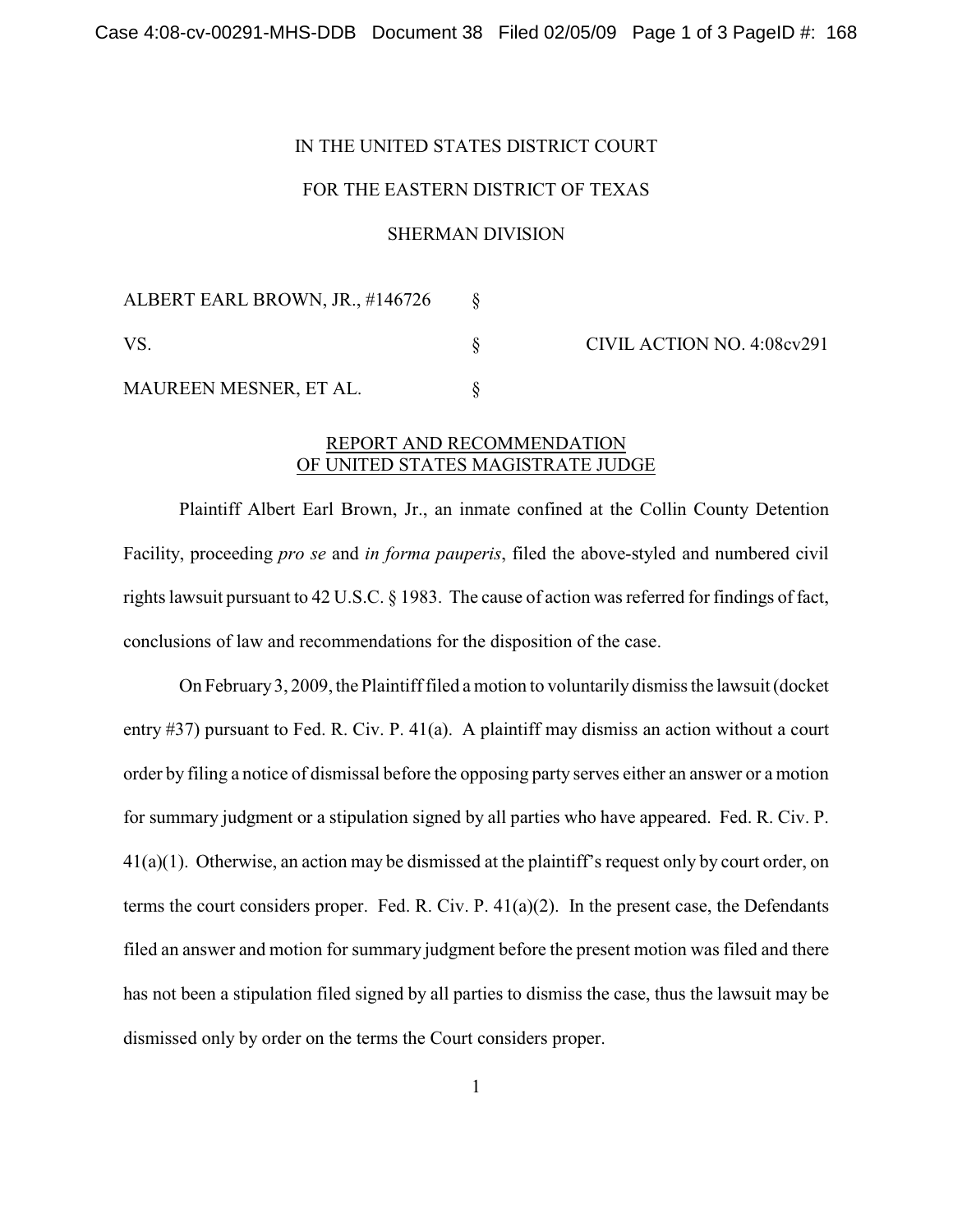The present lawsuit concerns the facts underlying the criminal charges pending against the Plaintiff. A jury trial is set regarding the criminal charges for March 3, 2009. *See* http://www. collincountytx.gov/rsp-bin/PBKR126.PGM. In the absence of the present motion, the lawsuit ordinarily would have to be stayed until the criminal charges pending against the Plaintiff had run their course. *Wallace v. Kato*, 549 U.S. 384, 393-94 (2007); *DeLeon v. City of Corpus Christi*, 488 F.3d 649, 655 (5th Cir. 2007); *U.S. v. \$2,067,437.08 in U.S. Currency*, No. 6:07cv319, 2008 WL 238514 (E.D. Tex. Jan. 28, 2008). Moreover, in the event that the Plaintiff is found guilty, he would not be entitled to bring a civil rights lawsuit about the facts underlying the criminal charges unless and until he can show that his conviction orsentence has been reversed, expunged, invalidated, or otherwise called into question. *Heck v. Humphrey*, 512 U.S. 477, 486-87 (1994). Consequently, the present motion should be granted with the stipulation that the Plaintiff may not refile the civil rights claims unless he can show that he has been exonerated in the criminal proceedings or, alternatively, show that his conviction or sentence has been reversed, expunged, invalidated or otherwise called into question.

## Recommendation

It is recommended that the motion to dismiss (docket entry #37) be granted and that the complaint be dismissed. Fed. R. Civ. P. 41(a)(2). It is further recommended that the Plaintiff be prohibited from refiling the civil rights claims unless he can show that he has been exonerated in the criminal proceedings or, alternatively, show that his conviction or sentence has been reversed, expunged, invalidated or otherwise called into question.